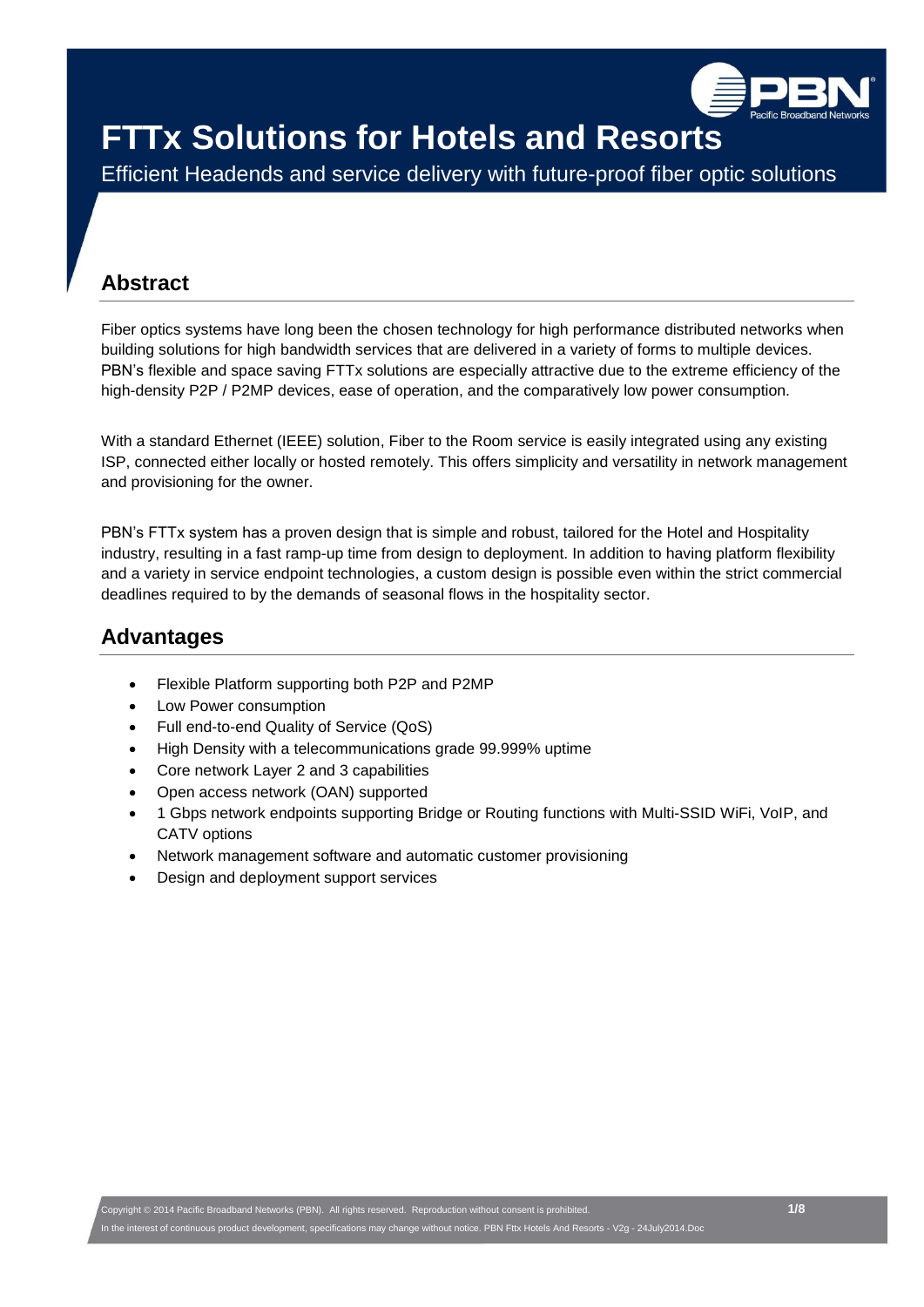

Efficient Headends and service delivery with future-proof fiber optic solutions

## **Concept**

The key to any FTTx solution is simplicity in design to maintain performance and uptime, especially when deployed in service critical environments.

For the Hotel and Hospitality industry, PBN's Fiber to the Room services are delivered with minimal cabling infrastructure (P2MP). In New Build and in existing facilities, ease of user access and flexibility can be assured by the use of multiple SSIDs over WiFi. Integrated endpoint features such as VOIP and PoE offer a diverse range of telecommunications solutions to the user. Multicasting protocol support enables Full HD IPTV delivery alongside traditional CATV (DVB) signal distribution over a single fiber.

The use of popular open source provisioning and monitoring mechanisms used in conjunction with wellknown network architecture principles simplify operations and maintenance.

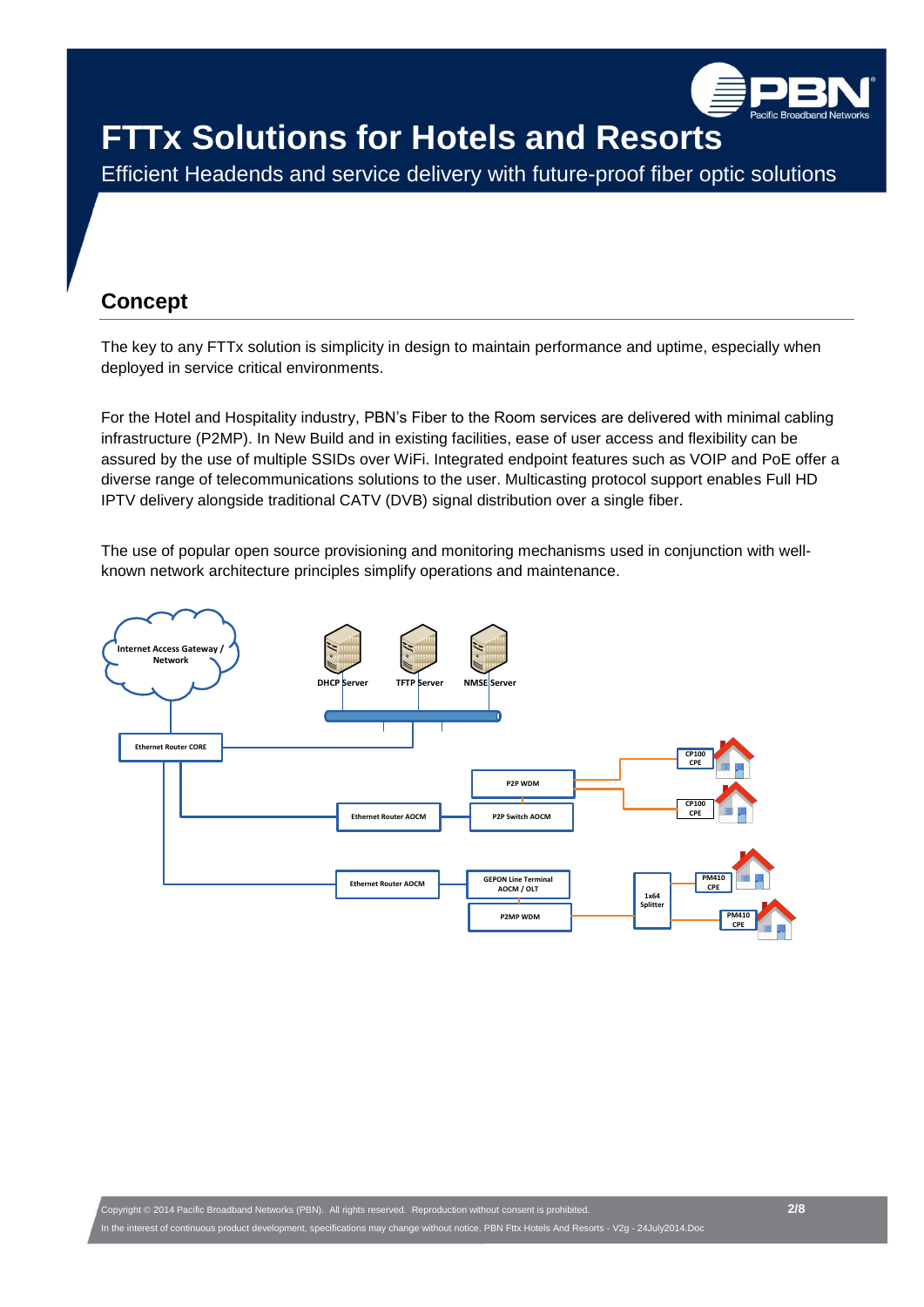

Efficient Headends and service delivery with future-proof fiber optic solutions

## **Core Topology**

Together with our partner Blankom, which already has extensive coverage in the fastest growing hotel sector in the Middle East, PBN is offering turn-key solutions from signal reception, processing, and distribution, from source to delivery on the guests' screen. Multiple options including traditional broadcast TV via DVB-C, linear TV broadcasting via IP, fully interactive systems with catch-up TV, video on demand as well as hotel portal and billing integration are available.



PBN's advanced fiber system core and well-integrated service components provide a light footprint solution, robust bandwidth, redundancy, and quality of service assurance, while maintaining flexibility and ease of maintenance.

- The AOCM product series provides managed and monitored network interfaces capable of directly connecting Local Area Networks (LAN) and servers as well as Wide Area Network (WAN) links
- Local services such as video servers or CCTV systems can stream High Definition IPTV and VOD content across the AOCM fiber network to accommodations, big screen entertainment areas, and hotel information systems
- Our Open-Source software solution approach allows for simplified comprehensive management at a low cost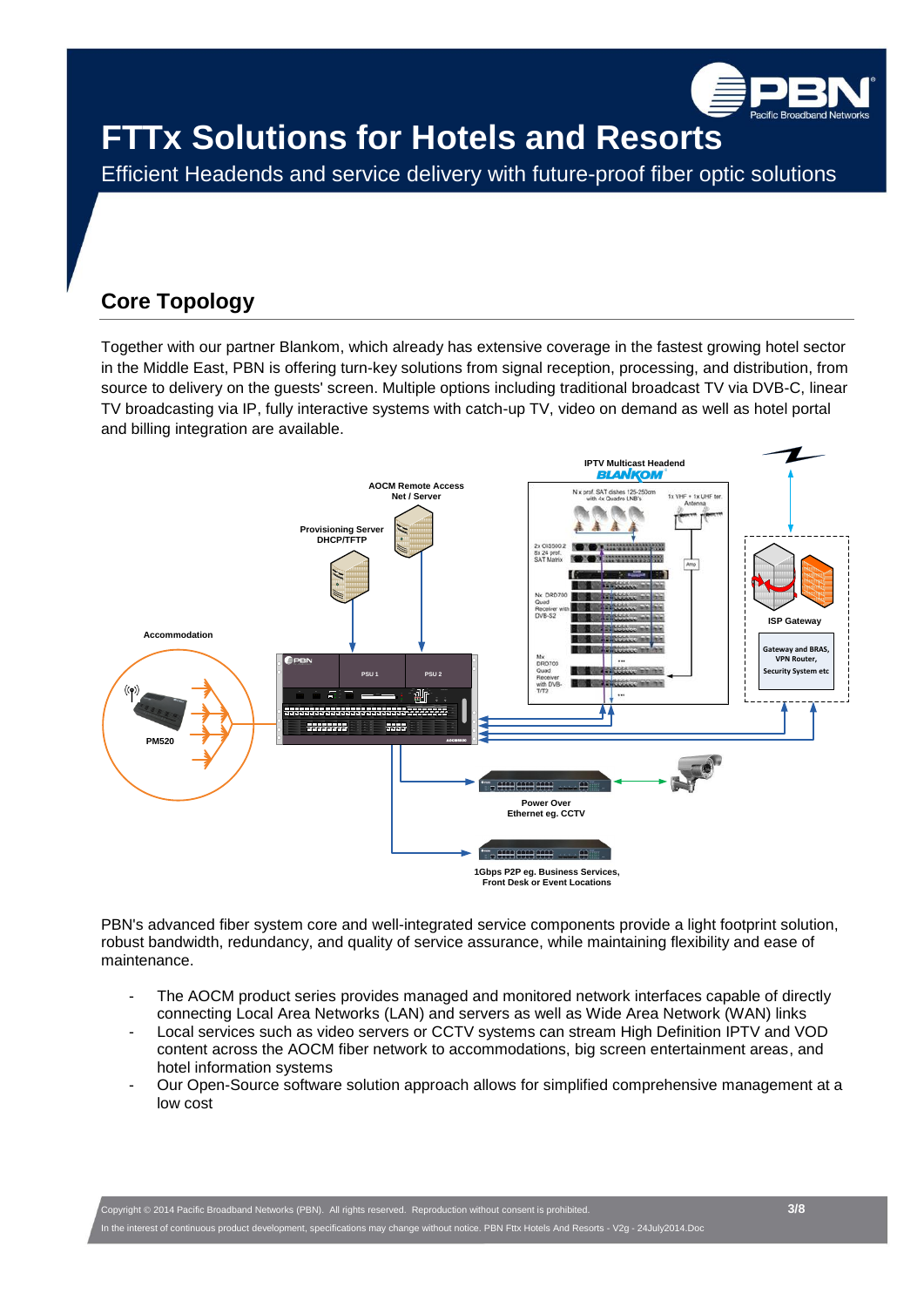

Efficient Headends and service delivery with future-proof fiber optic solutions

## **Hotel High Rise - Fiber P2P / P2MP Hybrid**

The AOCM's compact design enables distribution for all Hotel Services from a redundant core. A high-density port count and fiber distribution plant saves space, both in IT Back Offices as well as equipment cabinets within guest areas and corridors. Chassis are available in different sizes and are scalable.

In a typical high-rise installation, the AOCM would assign a PON port for each floor where passive optical splitters are located and connect the fibers to each room. Alternatively, the AOCM can be deployed for even more capacity and robustness using dedicated fibers and electrical cables for each room.

Nowadays, interactive TV systems deliver multicast and unicast streams through dedicated VLANs to TVs and set-top boxes. Based on actual operator needs, the solutions can be as simple as linear broadcast TV, or as complex as a fully integrated and interactive systems for video on demand services.

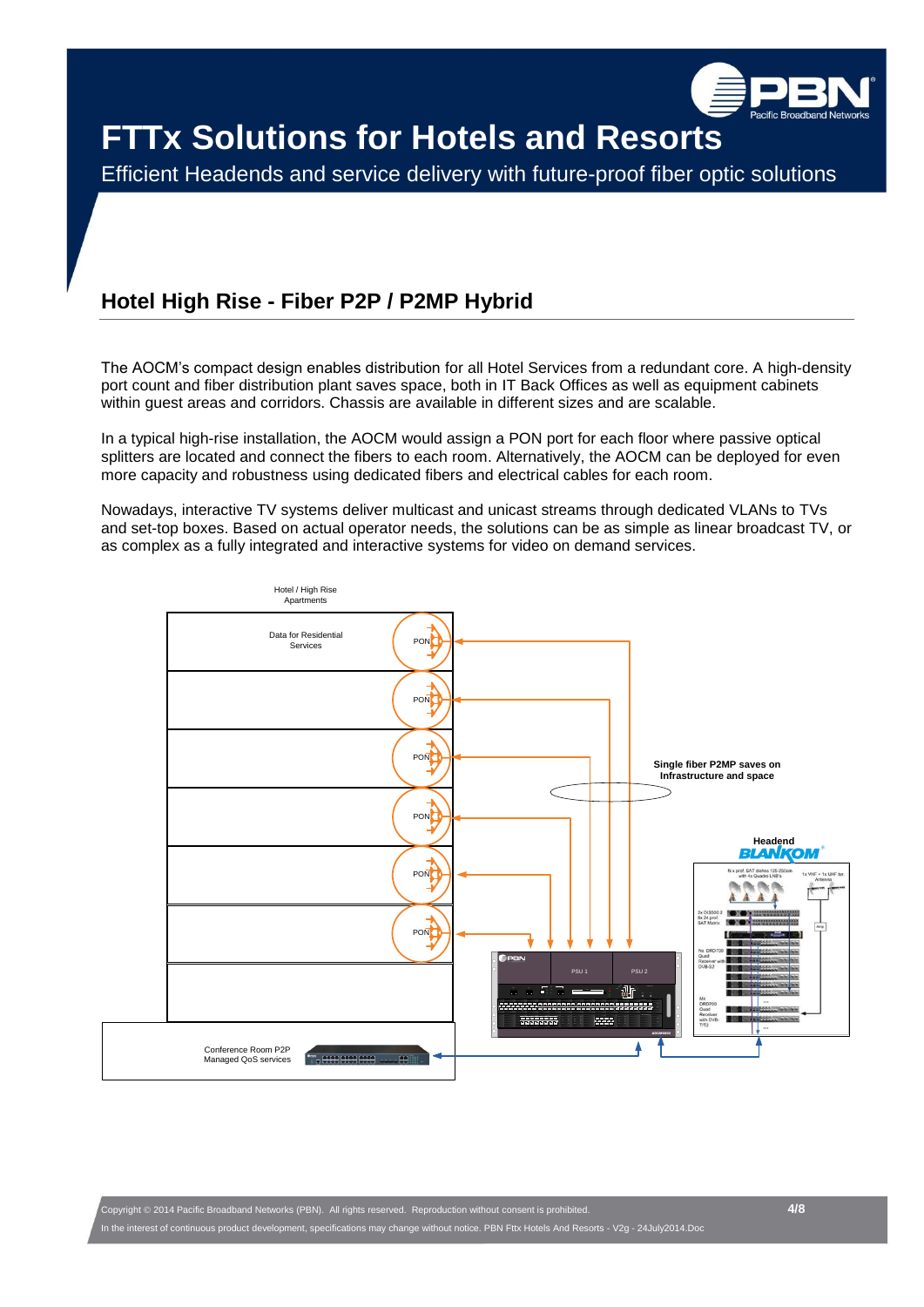

Efficient Headends and service delivery with future-proof fiber optic solutions

## **Resort Cluster – P2MP / P2P Grouped Deployment**

The ability to combine Multipoint (P2MP) and Point-to-Point (P2P) fiber links with the AOCM Platform provides flexibility in service delivery, quality of service, and adds the convenience of centralized management.

- Room services are grouped in symmetrical configurations for simple implementation, updates, and troubleshooting.
- Hotel services such as CCTV, IP Telephony, and Payment / Booking systems are reliably delivered over dedicated and redundant links.

In environments with longer links between clusters, the same technology applied in a high-rise deployment can be used. By default, PBN equipment supports a distance of up to 20 km between the central AOCM and an end-user device. Efficient use of fiber with passive optical distributed networks helps to reduce investment and operating costs (see diagram below).



Copyright 2014 Pacific Broadband Networks (PBN). All rights reserved. Reproduction without consent is prohibited. **5/8** Brest of continuous product development, specifications may change without notice. PBN Fttx Hotels And Resorts - V2g - 24July2014.Doc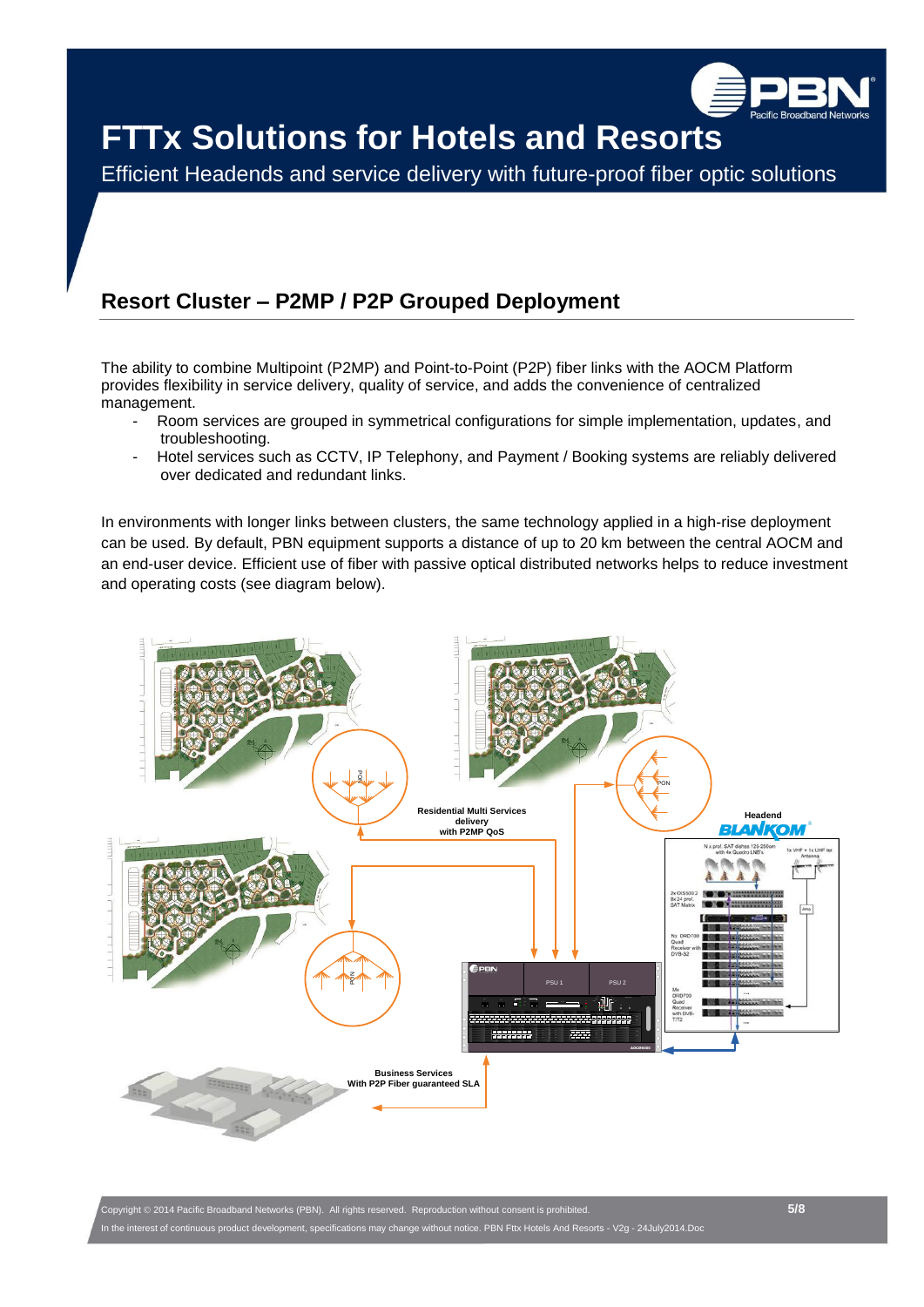

Efficient Headends and service delivery with future-proof fiber optic solutions

### **Related Products**

AOCM6000 Main Components – Chassis based ActiveEthernet & P2MP/GEPON solution

**AOCM-60-CH06** Chassis 19", 6RU, 2 line card slots, 1 controller slot, dual power supply slots, empty **AOCM-60-CH09** Chassis 19", 9RU, 4 line card slots, 2 controller slots, dual power supply slots, empty **AOCM-60-CH12** Chassis 19", 12RU, 8 line card slots, 2 controller slots, dual power supply slots, empty **AOCM-60-B** Power supply unit 1 kVA 48 Vdc for AOCM-60-CH12 **AOCM-60-M** Power supply unit 1 kVA 110/230 Vac 50/60 Hz for AOCM-60-CH12 **AOCM-60-S** Power supply unit 600 W 110/230 Vac 50/60 Hz for AOCM-60-CH06/09 **AOCM-60-SCC-096** Switching and control card 96 Gbps (45 W)

**AOCM-60-SCC-192** Switching and control card 192 Gbps (50 W) **AOCM-60-SCC-384** Switching and control card 384 Gbps (60 W

AOCM6000 Linecards

**AOCM-60-24FE-2GE** Line card, 24 ports 100 Mbps SFP + 2 combo ports 1 Gbps SFP/TX (52 W) **AOCM-60-24GE-SFP** Line card, 20 ports 1 Gbps SFP + 4 combo ports 1 Gbps SFP/TX (55 W) **AOCM-60-48GE-SFP** Line card (Enhanced), 48 ports 1 Gbps SFP, supports MPLS, Selective QinQ (109.13W). **AOCM-60-24GE-TX** Line card, 20 ports 10/100/1000 Mbps TX + 4 combo ports 1 Gbps SFP/TX (46.47 W) **AOCM-60-48GE-TX** Line card, 48 ports 10/100/1000 Mbps TX (88.48 W) **AOCM-60-1x10GE** Line card, 1 port 10 Gbps SFP+ (37 W) **AOCM-60-2x10GE** Line card, 2 port 10 Gbps SFP+ (46 W) **AOCM-60-4x10GE** Line card, 4 port 10 Gbps SFP+ (60 W) **AOCM-60-4x10GE-MPLS** Line card, 4 port 10 Gbps SFP+, supports MPLS (82.1W) **AOCM-60-8PON-8GE-SFP** Line card, 8 OLT EPON interfaces and 8 gigabit SFP optical interfaces (excluding the OLT SFP optical module) (100 W incl. SFPs)

**AOCM-60-16PON-8GE-SFP** Line card, 16 OLT EPON interfaces and 8 gigabit SFP optical interfaces (excluding the OLT SFP optical module) (110 W incl. SFPs)

#### CPE P2MP Devices **PM520-00-VO-W-S-P (for installations with IPTV)** PM520 EPON-UPLINK+4GE+2POTS+WIFI/ROUTER

**PM520-TV-VO-W-S-S (for installations with DVB-C)**

PM520 EPON-UPLINK+4GE+CATV+2POTS+WIFI/ROUTER

### CPE P2P Devices

#### **CP121-00-VO-0-S-P (data-only)**

CP121 P2P CPE, 1xGE/FE Auto-Speed Uplink, 4xGE ports, 2xFXS telephone ports, single fiber, SC/PC, fiber organizer, PS order separately

#### **CP121-TV-VO-W-S-S (gateway and wi-fi solution – available single and dual-fiber)**

CP121 P2P CPE, 1xGE/FE Auto-Speed Uplink, 4xGE ports, CATV 45MHz ~ 1GHz, 2xFXS telephone ports, 802.11b/g/n Wi-Fi, single fiber, SC/APC, fiber organizer, PS order separately

AOCM3000 – 1RU Solutions for ActiveEthernet and P2MP (most popular models only)

**AOCM3948** AOCM3000 Aggregation Switch, 44x Gigabit SFP ports, 4x 10/100/1000TX/Gigabit SFP combo ports, 2 extendable 10G module slots (up to 4x 10G SFP+ ports), optional RPS backup interface, redundant RPS power supply not included

**AOCM3948TX** AOCM3000 Aggregation Switch, 44x 10/100/1000M TX ports, 4x ports 10/100/1000M TX/Gigabit SFP combo, 2 extendable 10G module slots (up to 4x 10G SFP+ ports), optional RPS backup interface, redundant RPS power supply not included

**AOCM3616-2x10GE** AOCM3600 OLT Series Switch, 16xGEPON OLT SFP ports, 4x 10/100/1000Mbit TX/Gigabit SFP

combo ports, 2x 10Gbps SFP+ ports, PSU order separate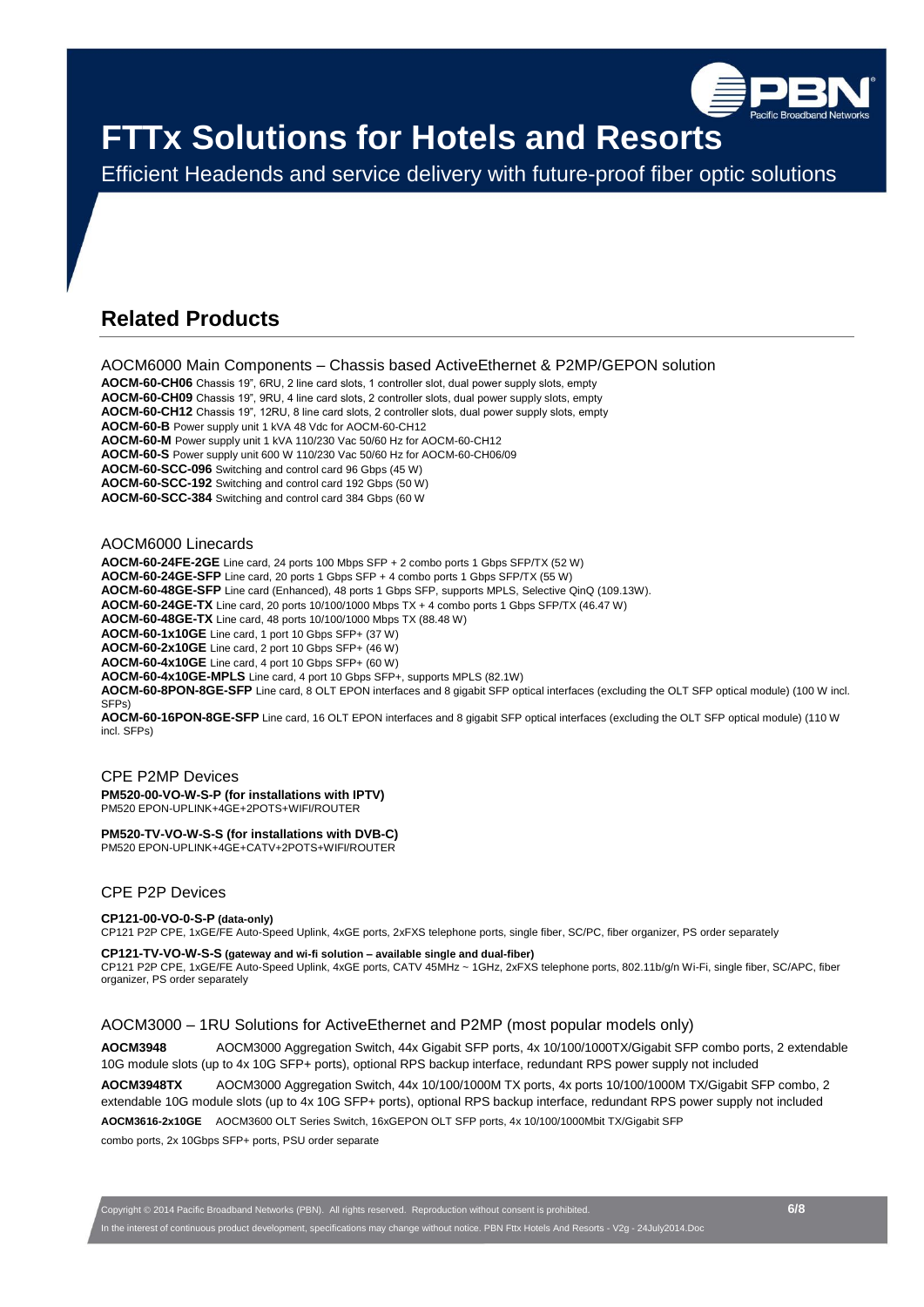

Efficient Headends and service delivery with future-proof fiber optic solutions

### **POE Devices – for security (CCTV) and distributed Wi-Fi applications**

#### **AOCM2408POE**

AOCM2400 Access Series Switch, 8x 10/100 TX ports, 2x 10/100/1000 TX/Gigabit SFP combo ports, PoE Performance: 170W (including POE power supply) 8 ports at 802.3af or 5 ports at 802.3at power rating

#### **AOCM2416POE**

AOCM2400 Access Series Switch, 16x 10/100 TX ports, 2x 10/100/1000 TX/Gigabit SFP combo ports, PoE Performance: 400W (including POE power supply) 16 ports at 802.3af or 12 ports at 802.3at power rating

#### **AOCM2424POE**

AOCM2400 Access Series Switch, 24x 10/100M TX ports, 4x 10/100/1000M Gigabit/SFP combo ports, PoE Performance: 400W (including POE power supply) 24 ports at 802.3af or 12 ports at 802.3at power rating

### **CATV Overlay Options – for traditional DVB-C broadcast TV**

#### **LTE153-6000**

Externally-modulated laser transmitters for larger networks or longer fiber distances.

#### **LT1550**

Laser transmitter in 19" sub-rack 1RU, 1550 nm, 6~250 mW, for 45~1000 MHz CATV services, with SNMP/HTTP.

#### **EDFA**

Erbium-doped fiber amplifier 19" sub-rack 1RU, 1550 nm, 20~1280 mW, up to 32 ports, with SNMP/HTTP.

#### **OSF-19**

Optical splitters in 19" sub-rack. Standard units 4, 8, 16, 24, 32, 64 ports. Custom configurations made to order.

#### **Management Software**

#### **NMS3-EPSM**

*NMS3-EPSM software is required to configure customer service level agreements with upstream/downstream rate limiting, priorities and VLANs in EPON systems.*

#### **NMS3-Enterprise-II**

Enterprise management software for larger networks.

*NMS3-Enterprise-II software is optional for the management of larger networks. The software features network mapping, schematics, alarm handling and a host of other features to enable networks to run smoothly.*

*(Refer to separate product datasheets for details.)*

### **Headend Equipment from Blankom Antennentechnik GmbH and Hilkom Digital GmbH:**

| <b>SAT-Router &amp; Matrix:</b> | Dishes, LNB's, OIS 500V2, SMA001                                                  | <b>DABIPTV</b>                  |
|---------------------------------|-----------------------------------------------------------------------------------|---------------------------------|
| <b>Professional Receiver:</b>   | DRD700 Quad Multi-stream Processor with selectable dual DVB-Frontends <b>NBS2</b> |                                 |
| and streamer                    | B-Nova - Modular Headend in a box (up to 24 DVB-Receiver in 1RU)                  | <b>D</b> <i>B</i> <sub>12</sub> |
| Encoder (4ch):                  | EMA 408  708 (H.264 AVC or MPEG2-SD)                                              | <b>DATI</b>                     |
| <b>Compact Trans-Modulator:</b> | SBL-Series (8to8), A-Line                                                         | <b>EVBC</b>                     |
| Modulators:                     | A-Line EDGE Modulators (IP to PAL/QAM)                                            | <b>ISDB-Tb</b>                  |
|                                 | B-Nova - IP to QAM/COFDM, DVB/ATSC and EPG de- & re-multiplexer                   |                                 |

Copyright 2014 Pacific Broadband Networks (PBN). All rights reserved. Reproduction without consent is prohibited. **7/8** In the interest of continuous product development, specifications may change without notice. PBN Fttx Hotels And Resorts - V2g - 24July2014.Doc